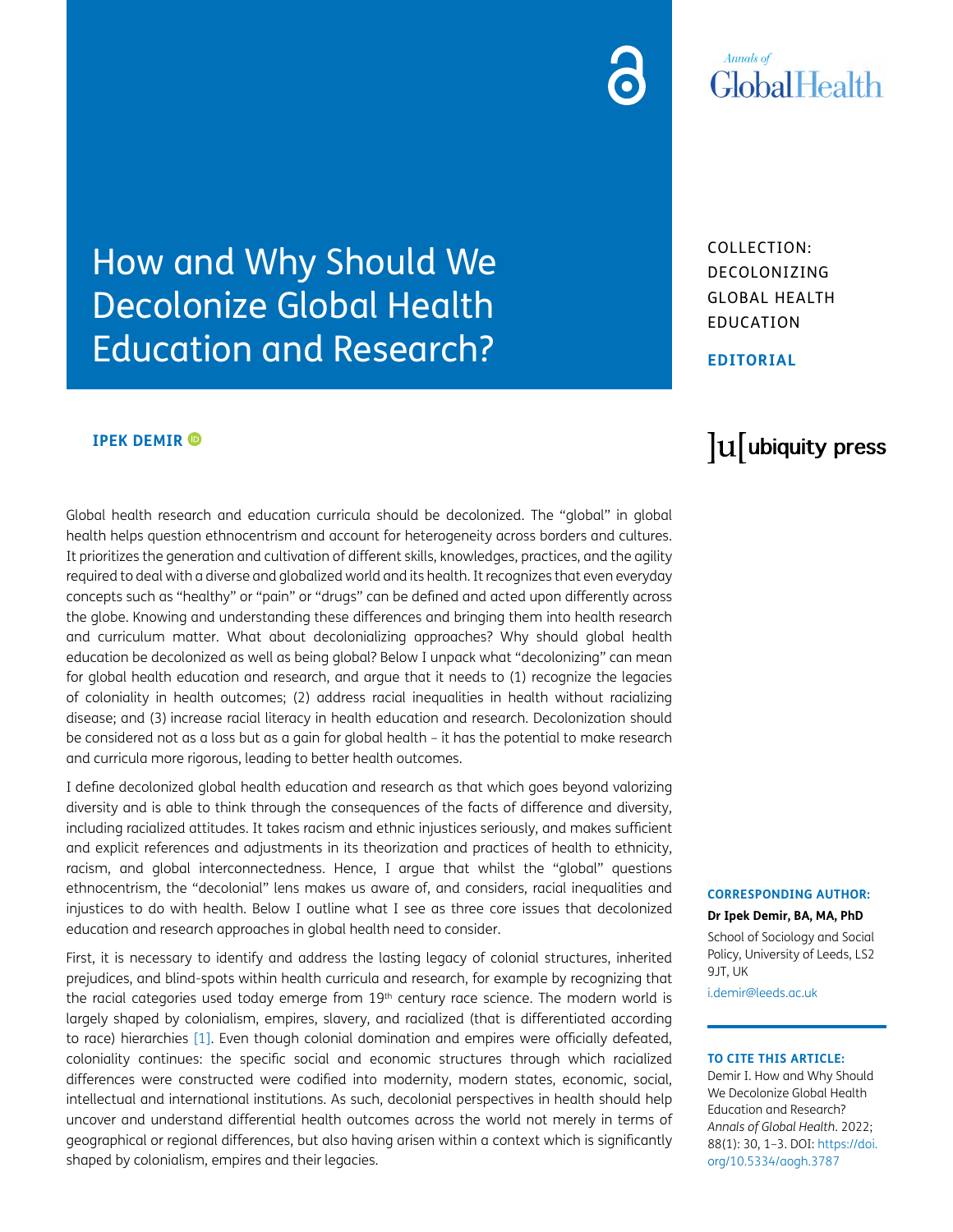Colonialism not only incorporated a core set of social, cultural, political, and economic hierarchies but also intellectual hierarchies. Societies and education systems have been shaped by this history of the modern world. As such it is important to recognize that curricula and canons are social products in need of revision, just like research programs. Research and education in the Global South are not exempt from these biases either: their curricula can involve their own epistemological biases or carry over prejudices often brought from the Global North. Health education needs to interrogate colonial medical history and race science, identify strategic gaps in curricula, and challenge racialized canons. For example, there is an important need to identify, reveal, and challenge scientific racism, its remnants, and new manifestations (e.g., racialized gene therapy). Research shows lay people as well as medical students in the US endorse beliefs dating back to slavery and colonialism about "Blacks feeling less pain," "Blacks' skin being thicker" and that these are related to how doctors undertreat Black Americans as compared to White Americans for pain [\[2](#page-2-1)].

Second, decolonizing means that racial divisions and their impact on health should be understood structurally without "racialization of disease." In social sciences, race is studied *because* there is racism. Race is a contested concept, but has long been accepted as socially constructed, understood as an arbitrary selection of visual characteristics to which society has invested value and importance, with little biological meaning. As the editors of Nature Biotechnology argued in 2005, "[p]ooling people in race silos is akin to zoologists grouping raccoons, tigers and okapis on the basis that they are all stripey." Yet, race, like other social constructs, for example money, continues to have a real and significant impact on people's lives. Health education and health research need to thus focus on structural racism – racism is a system which ensures an unequal distribution of resources and penalties between racial groups. Health outcomes are shaped by this, but health interventions can also reproduce racialized outcomes and poor health advice if uninterrupted. For example, despite being known as a "Black illness," sickle cell disease is not race-bound but related to areas where malaria is dominant; in fact the highest rates in the world are located in India [\[3](#page-2-2)].

White, Asian, Latino, and Black are racial categories born in colonialism and from 19th century race science. These racial group categories are themselves hugely varied, socially and historically defined, and since they maintain problematic conceptions of human variation, can lead to essentialism and stereotypes and thus to poor science [[4\]](#page-2-3). Additionally, as racial categories are social, they can vary within and between different countries (e.g., Arabs in the US census are categorized under White, but not in the UK), making the results of global comparisons highly dubious, and can potentially lead to poor clinical judgements. There is therefore the risk that taking race seriously in health sciences can end up reifying race as a biological category, and produce what is referred to as the "racialization of disease," namely seeing diseases as being inherent to the bodies and genes of racialized groups. Instead, research and education on health need to acknowledge how it is the organization of society which is problematic, giving rise to racialized health outcomes, and based on "racial valuation of disease" [\[5](#page-2-4)].

Third, decolonizing global health means that we develop racially literate health research and curricula. Racial literacy here means that racial inequalities are regarded as one of the core social determinants of health [[6\]](#page-2-5). This has become all the more obvious and better known recently as a result of Covid-19 as it disproportionally affected ethnic minorities. Across the Global North diverse, but nearly always racially minoritized populations, including indigenous, Latinx, African Americans, and South Asians, were disproportionally affected not just in terms of infection, but also in terms of deaths [[7\]](#page-2-6). Structural racism intensifies health inequalities. Recent research shows that in the UK despite healthcare being free and universal, Black women have an almost five-fold higher mortality rate in childbirth (in the US it is 3–4 times higher) compared with White women [[8](#page-2-7)], and South Asians receive less potentially beneficial treatments for dementia [\[9](#page-2-8)]. These call for health education and practitioners to address such issues, and other prejudices such as in sampling, e.g., the overrepresentation of Whites in medical trials and genomic research. In summary, it has long been known that racism affects the health of minorities through, for example, poor opportunities, mobility, living conditions, differential access to resources and care, racial bias by medical professionals, discrimination, and feelings of inferiority [\[5](#page-2-4), [10,](#page-2-9) [11](#page-2-10), [12\]](#page-2-11). Such issues need to become mainstream concerns for health research and education and not remain in the margins.